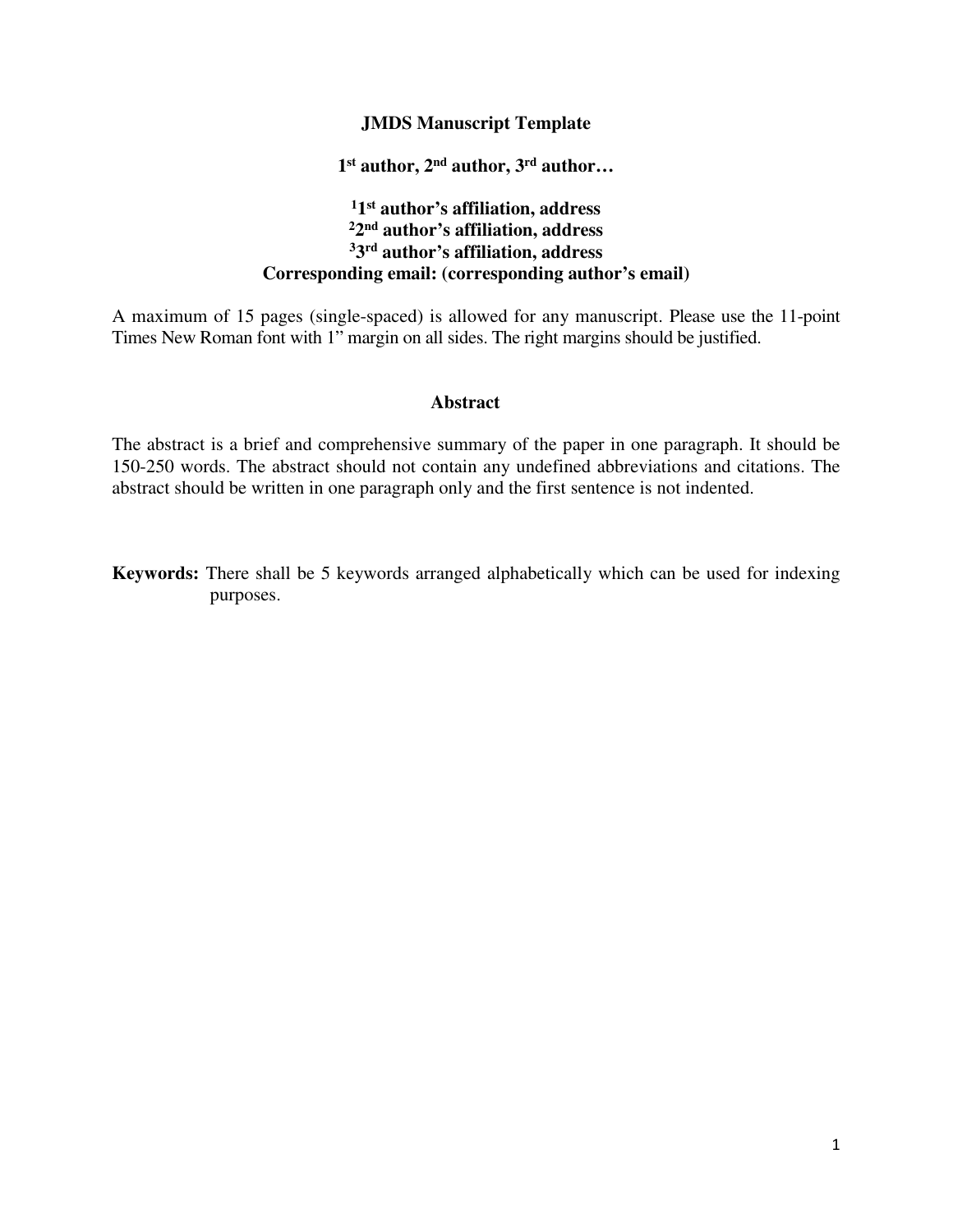## **Introduction**

This section lays the groundwork for why the paper is important. The part includes the context or background of the study that provides a brief and balanced review of the pertinent published literatures on the subject of interest. This section summarizes current understanding of the problem investigated, discusses the significance of the study, the purpose or objectives of the study, rationale and approach.

Please use 12-point Times New Roman font with 1" margin in all sides. The right margins should be justified.

#### **Materials and Methods**

 This section provides the procedures used in the research study or the experiment by which a study's validity is judged. This section includes the description of the study sites and the precise locations (latitude, longitude, maps - for field/ecological studies), participants / subjects, research design, procedures for collecting data and the qualitative analyses and / or statistical procedures.

Please use 12-point Times New Roman font with 1" margin in all sides. The right margins should be justified.

Captions for figures (maps) should be Times New Roman 11-point bold. They should be numbered (e.g., "Figure 1"), please note that the word for Figure is spelled out. Figure's captions should be written beneath the image or picture.

 The heading of subsections should be in Times New Roman 12-point bold, italicized with only the initial letters capitalized.

## **Results and Discussion**

This section objectively presents the key results with corresponding discussion, analysis or interpretation, in an orderly and logical sequence using both text and illustrative materials (Tables and Figures). The results section always begins with text, reporting the key results and referring to figures and tables as one proceeds.

Please use 12-point Times New Roman font with 1" margin on all sides. The right margins should be justified.

Captions for Tables and Figures should be Times New Roman 11-point bold. They should be numbered (e.g., "Table 1" or "Figure 1"), please note that the word for Table and Figure are spelled out. Figure's captions should be written beneath the image or picture, and Table captions should be written above the table body.

The heading of subsections should be in Times New Roman 12-point bold, italicized with only the initial letters capitalized.

### **Conclusion and Recommendations**

Please use a 12-point Times New Roman font with 1" margin in all sides. The right margins should be justified. Conclusions and recommendations should be in paragraph form and should not be numbered.